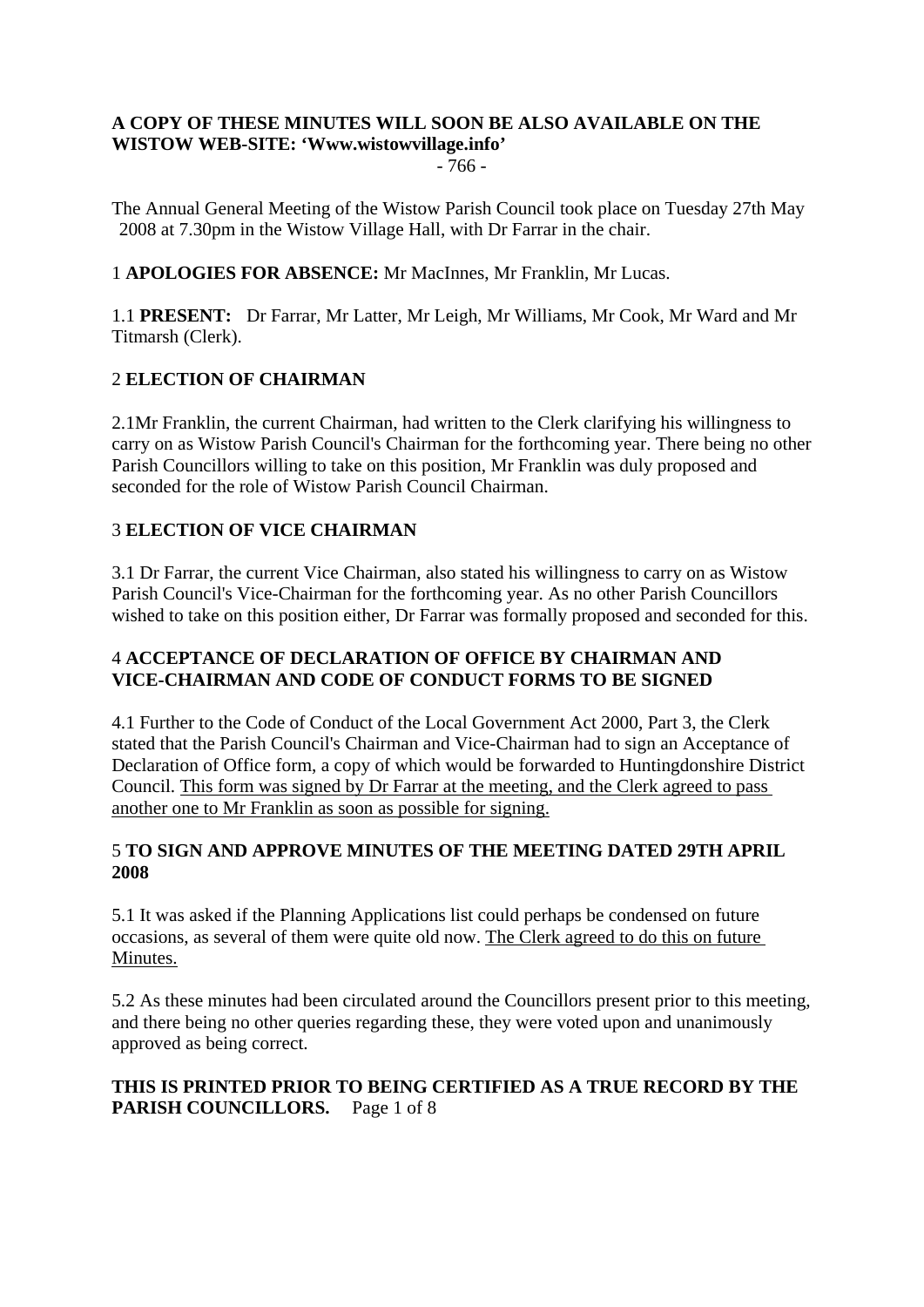### - 767 -

### 6 **MATTERS ARISING FROM PREVIOUS MINUTES**

6.1 Further to point 8.2 of the previous minutes, where the Compost Give-away, was recently mentioned in the Wistow in Bloom newsletter. It was mentioned that the implication seemed to be that the Wistow in Bloom Committee had obtained this stock of compost. It was asked if the Clerk could contact the Wistow in Bloom Committee, to point out that this supply actually came from another source. The Clerk agreed to do this.

6.2 Further to point 8.5 of the recent Annual Open Meeting, the proposed remedial work on the Bridge was once again discussed. The Clerk reported that he had asked representatives from the Cambridgeshire County Council to attend a meeting soon, to discuss these options more fully. It would then be asked why the Bridge could not just be repaired, but it was considered that the fact that Heavy Goods Vehicles still use the Bridge, and were still weakening it, was still adding to the problem.

PCSO Marc Robinson then offered his apologies and arrived at the meeting at 7.45pm.

6.3 Further to point 11.1 of the previous minutes, the Clerk reported that he had heard from the Insurance Brokers that the cost of increasing the Asset Schedule by 10% would cost £57.13 pa from October 2008. If the increase was to take place from the 19th May 2008, there would be an extra pro-rata premium of £20.59 to be paid. The 10% increase was formally approved from the 19th May 2008, and the Clerk agreed to tell the Insurance Brokers this immediately.

# 7 **MEMBERS DECLARATION OF INTEREST FOR ITEMS ON THIS AGENDA**

7.1 It was noted that as Mr Leigh and Mr Cook were members of the Village Hall Committee, they had declared openly their personal interests under the New Code of Conduct of the Local Government Act 2000, Part 3, and therefore were still able to participate in aspects of business dealing with the Village Hall.

# 8 **COMMUNITY LIAISON OFFICER - ANY POLICE OR CRIME ISSUES TO BE DISCUSSED?**

8.1 PCSO Robinson reported that there had been 1 crime since the last Report, a lady cyclist had recently had a man exposing himself to her in the village, which the Police were still investigating.

8.2 There had been no Anti Social behaviour Incidents since the last Report, but 7 incidents, 3 road related, and 1 nuisance customer at the Public House.

8.3 PCSO Robinson announced that he was to leave the area in September 2008, to join the Metropolitan Police, but would still carry on for Wistow for the time being.

# **THIS IS PRINTED PRIOR TO BEING CERTIFIED AS A TRUE RECORD BY THE PARISH COUNCILLORS.** Page 2 of 8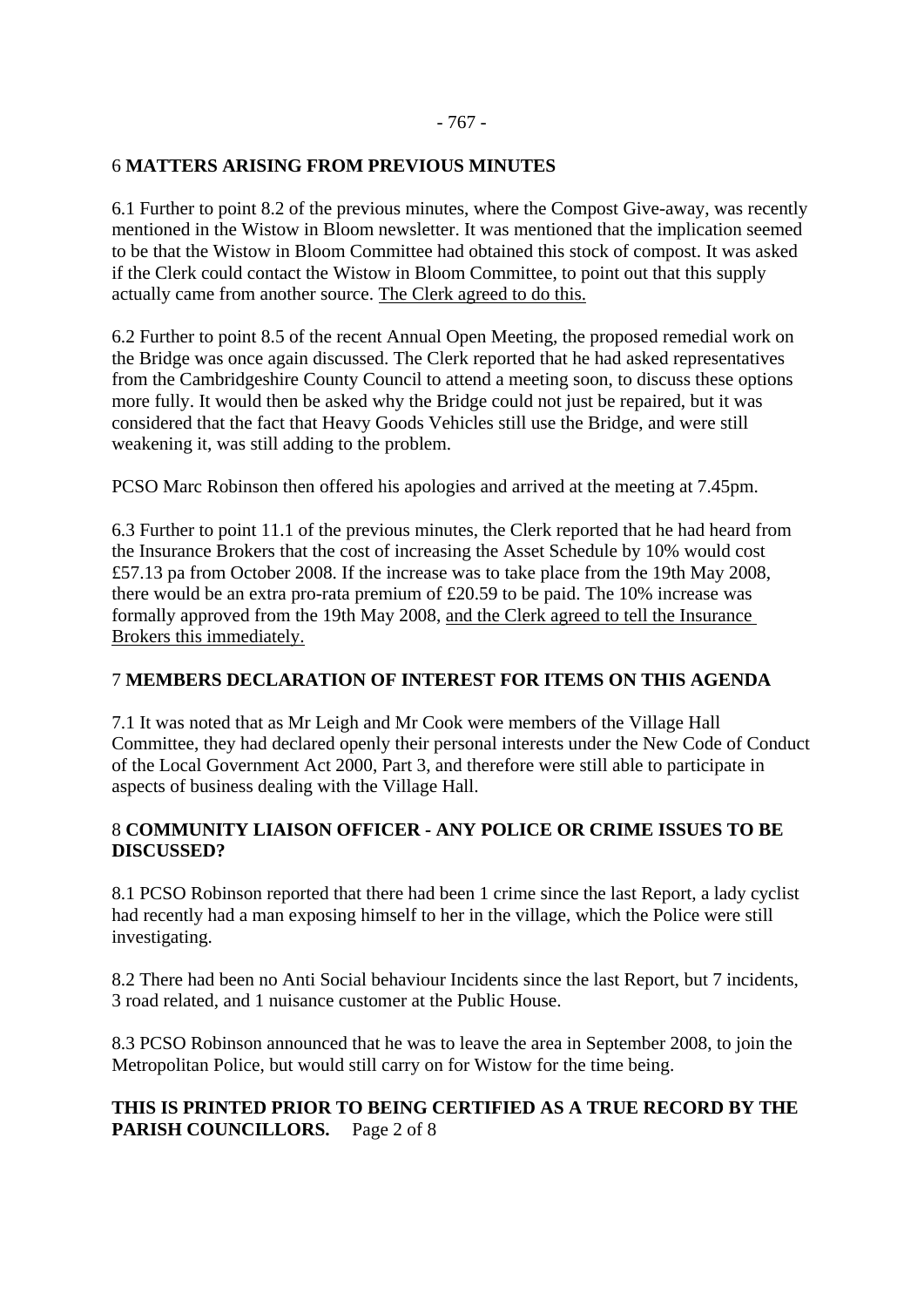There being no other Crime or Police matters, PCSO Robinson was thanked for his time and left the meeting at 7.50pm.

### 9 **a- FINANCE - TO APPROVE THE FINANCIAL STATEMENT/ PAYMENT OF ACCOUNTS FOR APRIL 2008**

9.1 As this had been circulated around the Councillors present prior to this meeting and there being no further comments, these were voted upon and unanimously confirmed as being a true record.

### 9 **b- FINANCE - TO APPROVE PAYMENT OF OUTSTANDING AMOUNTS: MR D TITMARSH - APRIL 2008 SALARY (RATES AS PER MINUTE NO. 13.1 OF THE MINUTES DATED THE 29TH APRIL 2008) £ 226.92**

### **R J WARREN LTD - CHURCHYARD/ GRAVEYARD GRASSCUTTING £ 102.81**

9.2 These payments were agreed upon by all the Councillors present and the cheques duly signed at the meeting.

### 9 **c- FINANCE - TO REVIEW CASH FLOW AND RESOLVE ANTICIPATED ISSUES**

9.3 As this had also been circulated around the Councillors present prior to this meeting and there being no further comments, these were voted upon and unanimously confirmed as being a true record.

9.4 The Clerk reported that a cheque paid to Mr G MacInnes back in October 2007, had still not been presented and was now out of date. It was agreed to reissue the cheque and pass it to Mr MacInnes's family together with a note as to the reason behind it. Until this cheque was to go through, the Parish Council's Accounts would not fully balance. The Clerk agreed to do this.

#### 10 **CORRESPONDENCE**

10.1 It was confirmed that there was no more correspondence to be discussed at this meeting, that did not subsequently appear later on in this meeting's Agenda.

#### 10.2 **CORRESPONDENCE PREVIOUSLY CIRCULATED**

- 10.21 Luminus News April 2008
- 10.22 COPE Newsletter May 2008 and Information
- 10.23 Energy Savings Trust Village Green 2008
- 10.24 Outdoor Furniture Leaflet
- 10.25 Luminus Group 22/5/08 Invitation
- 10.26 Clerks and Councils Direct May 2008

# **THIS IS PRINTED PRIOR TO BEING CERTIFIED AS A TRUE RECORD BY THE PARISH COUNCILLORS.** Page 3 of 8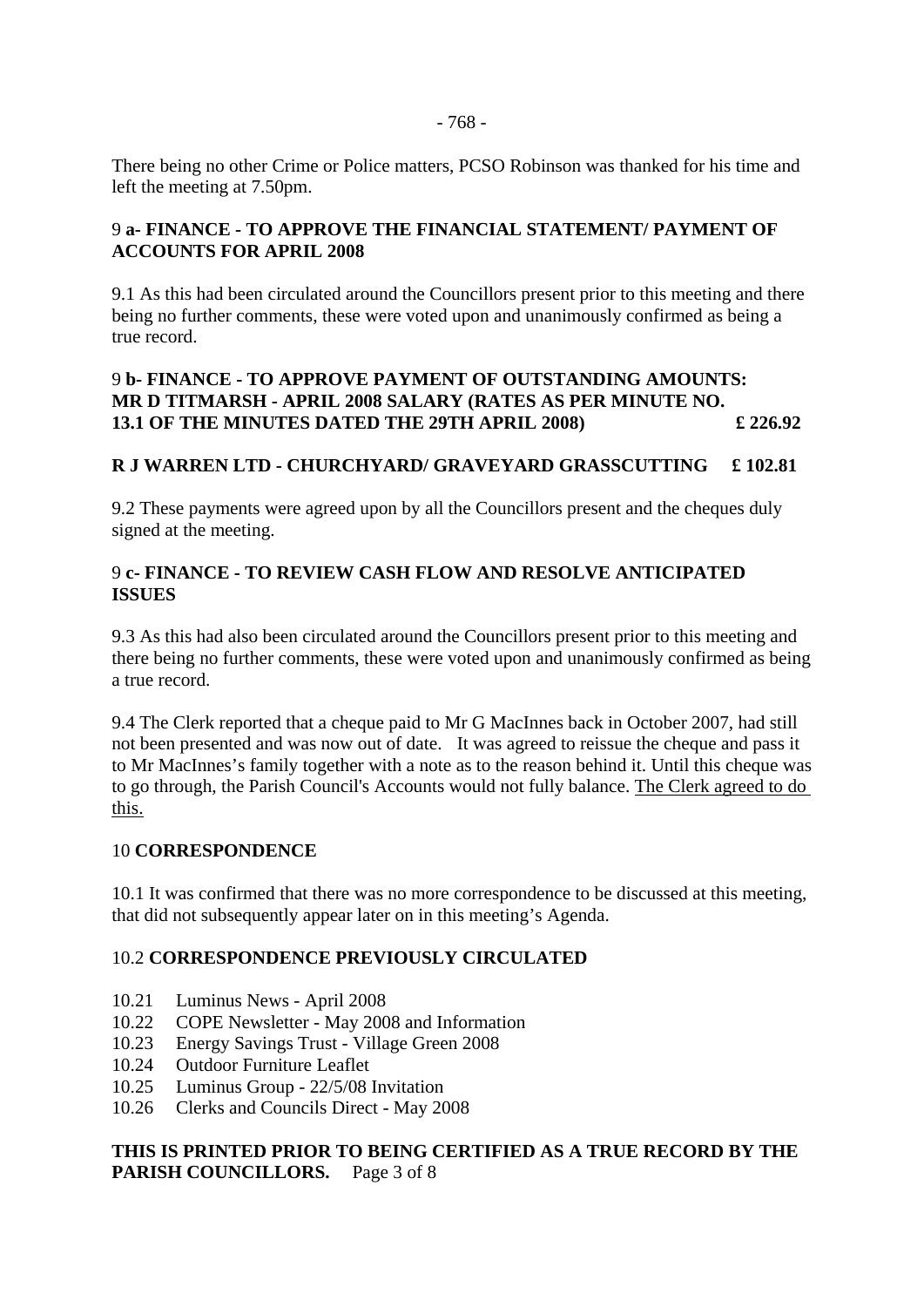#### - 769 -

### 11 **TO CONSIDER ANY PLANNING APPLICATIONS RECEIVED - NIL RECEIVED**

11.1 The Clerk confirmed that there was no Planning Applications to be discussed at this meeting.

# 12 **VILLAGE HALL COMMITTEE - 2 REPRESENTATIVES FROM PARISH COUNCIL FOR FORTHCOMING YEAR**

12.1 Both Mr Cook and Mr Leigh agreed to continue as the 2 Parish Council representatives on the Village Hall Committee for the forthcoming year.

### 13 **PARISH PLAN ACTION [PLAN WORKING PARTIES FEEDBACK AND UPDATES - (INCLUDING ANY REALLOCATIONS OF COUNCILLOR RESPONSIBILITIES)-**

# **a- TRAFFIC AND ROAD ISSUES - MR COOK, & MR BUCKNELL TO REPORT**

13.1Mr Cook stated that he was still trying to get a Traffic Subcommittee Meeting arranged, but no date had been set yet. It was suggested that articles be done for the Wistow Web site and the Wistow Warbler at some point.

### **b- PEDESTRIANS - MR COOK TO REPORT**

13.2 Mr Cook stated that he and Mr Lucas were due to meet up sometime, to look at various issues relating to Pedestrians matters in Wistow, but no date had been set yet.

# **c- LIGHTING - DR FARRAR TO REPORT**

13.3 A streetlight along the passageway from Mill Road to Kingston Way was discussed, as a local resident had offered to donate a light for this purpose. Various issues were identified including where it would be mounted, how the power supply would work, and whose ultimate responsibility it would be. Mr Cook agreed to contact the resident again to voice these issues, and ask that the resident contact those neighbours who would be affected, to gather their views on the matter.

13.4 There were no other matters relating to Streetlights at this present time.

# **d- LITTER - MR BUCKNELL AND CLERK TO REPORT**

13.5 It was confirmed that both new Litter Bins had been installed, one outside the Phone Box and the other by the Village Green.

### **THIS IS PRINTED PRIOR TO BEING CERTIFIED AS A TRUE RECORD BY THE PARISH COUNCILLORS.** Page 4 of 8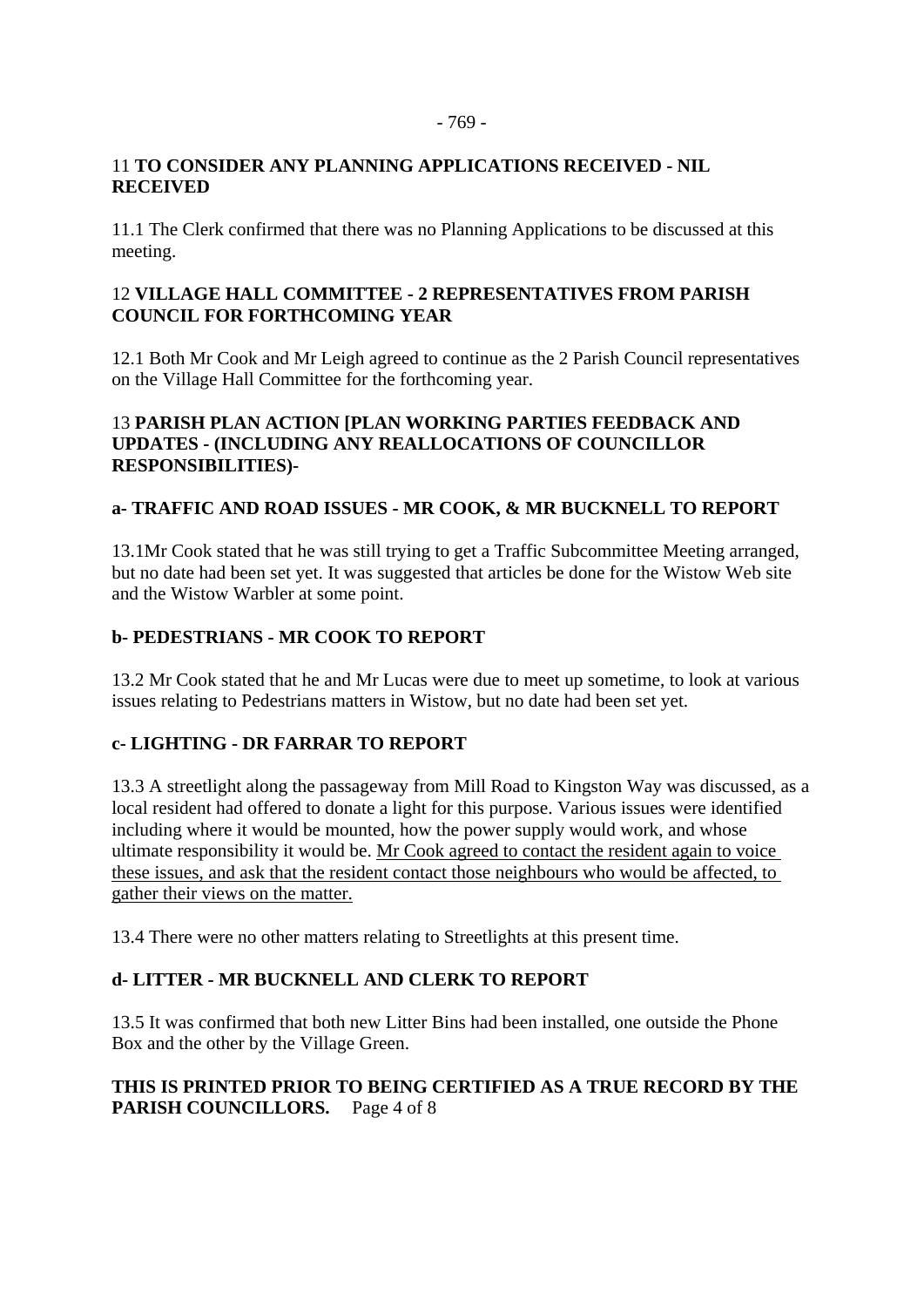## **e- COUNTRYSIDE - MR COOK TO REPORT**

13.6 It was stated that many footpaths had not had their grass cut recently.

13.7 It was also believed that the Village Green area had not been cut at all. Other areas thought to be the responsibility of either Huntingdonshire District Council or the Highways Authority were also not being cut properly. It was asked if the Clerk could contact these parties to try to obtain an up to date map of the areas they considered themselves responsible for cutting, and if willing, to meet up with a Parish Councillor to actually see these areas. The Clerk agreed to do this.

13.8 Another complaint had been received about the state of the grass cutting in the Churchyard and Graveyard areas, and the Clerk agreed to write again to RJ Warren Ltd about this as well.

13.9 The 2 properties by the Public House who owned a gravel drive was also discussed, as this gravel appears to often overspill onto the pavement, making it difficult for certain people to cross that part of the pavement. The Clerk agreed to write to the owners of these properties, to inform them of this problem, and see if they would be prepared to clear it away.

# **f- ACTIVITIES, SPORTS, CLUBS, SOCIETIES ETC. AND OTHER YOUTH ISSUES - DR FARRAR, MR WILLIAMS AND MR BUCKNELL TO REPORT**

Mr Bucknell offered his apologies for his late arrival, and arrived at the meeting at 8.30pm.

13.10 Further to point 14.6 of the previous minutes, Mr Bucknell confirmed that Dibs Taylor, a local Youth Leader Advisor has contacted Veronica about the local Youth Club, and it was believed that a Activity 'Jamvan' would call at Wistow sometime to help with the situation.

13.11 Both Dr Farrar and Mr Williams agreed to still try to meet up with Veronica and/ or Dibs Taylor sometime soon, to make sure everyone was happy.

13.12 Mr Bucknell stated he was still trying to arrange a meeting with someone from Luminus Group to attend a future Parish Council Meeting.

13.13 A Wistow History Society was also being started on a monthly basis, to be held at Dr Farrar's house, but the actual dates had not been finalised yet.

# **g- VILLAGE HALL - MR LEIGH AND MR COOK TO REPORT**

13.14 Mr Leigh asked the Clerk who did the External Auditing for the Parish Council and the Clerk reported that it was currently Moore Stephens Accountants in Peterborough, as the Village Hall Committee were looking for someone to do their Accounts.

# **THIS IS PRINTED PRIOR TO BEING CERTIFIED AS A TRUE RECORD BY THE PARISH COUNCILLORS.** Page 5 of 8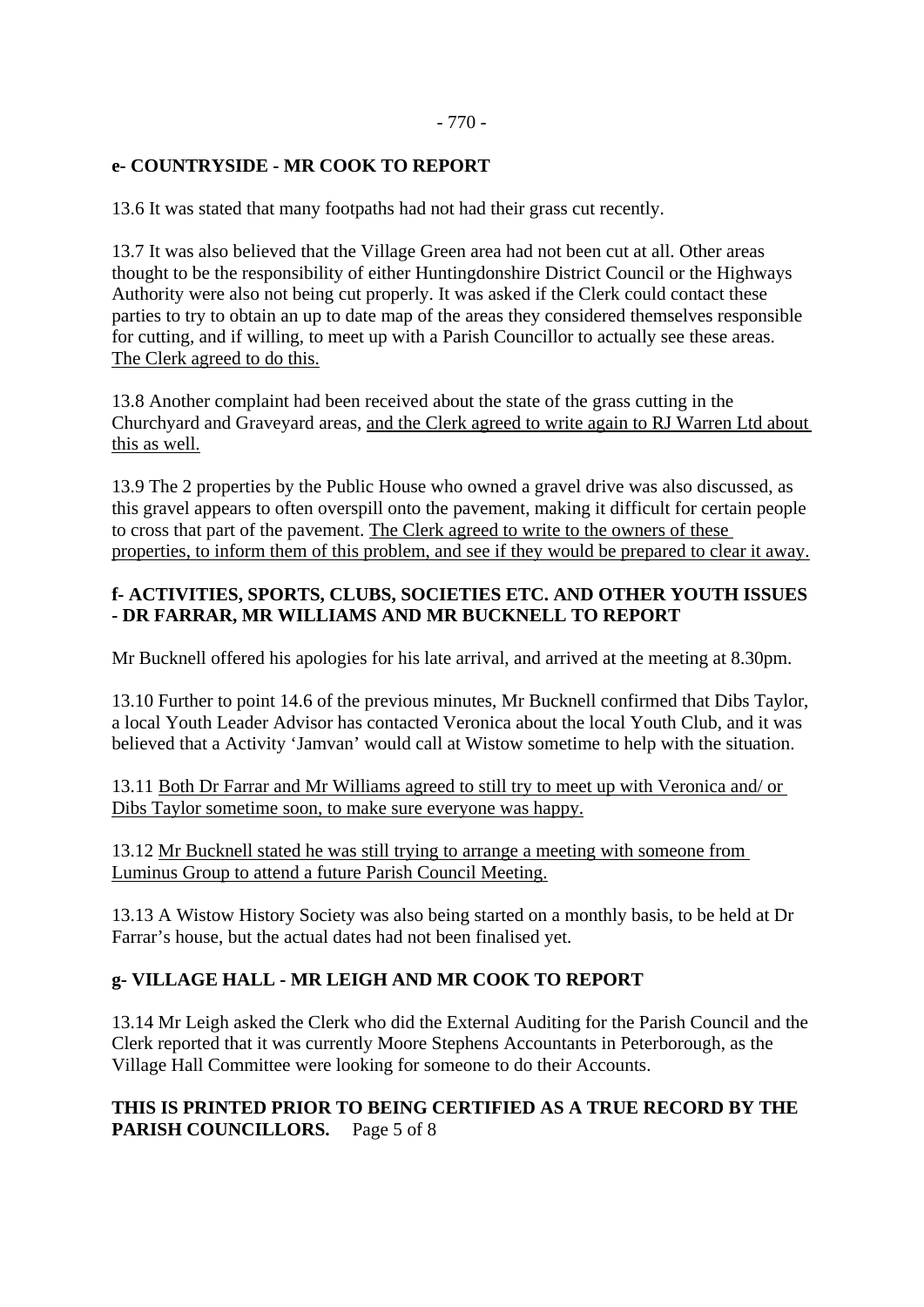13.15 No further developments had been reached yet with regards to the Architects for the Village Hall.

# **h- FLOODING - MR BUCKNELL TO REPORT**

13.16 Dr Farrar stated that he had an enquiry from a prospective new resident of Wistow as to the Flooding History in the village, and that this had already been answered with assistance from Mr Bucknell.

# **i- VILLAGE SIGNS - MR COOK AND MR BUCKNELL TO REPORT**

13.17 Mr Bucknell stated that had spoken to Mr Dan Smith of Huntingdonshire District Council, and it was hoped that funding of the proposed new Wistow Village Sign might be available, if a proper design plan had been carried out. To help this funding become available, a copy of the proposed Village Sign design would need to go onto the Village Noticeboard, and Dr Farrar agreed to pass to the Clerk a copy of this design, so that this could occur.

# 14 **a- PLAYGROUND - MR BUCKNELL, MR WILLIAMS, MR COOK & CLERK TO REPORT**

14.1 Further to point 15.1 of the previous minutes, it was confirmed that the paint for the repainting of the Play Equipment had not arrived yet. The original colour of pea green was not available now, so another type of green had been ordered.

# 14 **b- ALLOTMENTS - MR COOK, MR LATTER AND CLERK TO REPORT**

14.2 Further to point 9.1 of the previous minutes, the Clerk confirmed that Sergeants and Sons Solicitors in Ramsey had not replied to his recent letter, and it was asked if a follow up letter could now be written to them. This was agreed upon, and the Clerk agreed to write this as soon as possible.

# 14 **c- GRASS CUTTING - THE CLERK TO REPORT**

14.3 This matter had been previously dealt with in this Agenda.

# 14 **d- GRANTS - MR BUCKNELL AND CLERK TO REPORT (INCLUDING DISCUSSION OF ANY GREEN/ ENVIRONMENTAL ISSUES THAT COULD BE OBTAINED BY WIND FARM GRANT MONIES)**

14.4 Mr Bucknell confirmed that the Wind Farm Grant could now be applied for by Parish Council's.

# **THIS IS PRINTED PRIOR TO BEING CERTIFIED AS A TRUE RECORD BY THE PARISH COUNCILLORS.** Page 6 of 8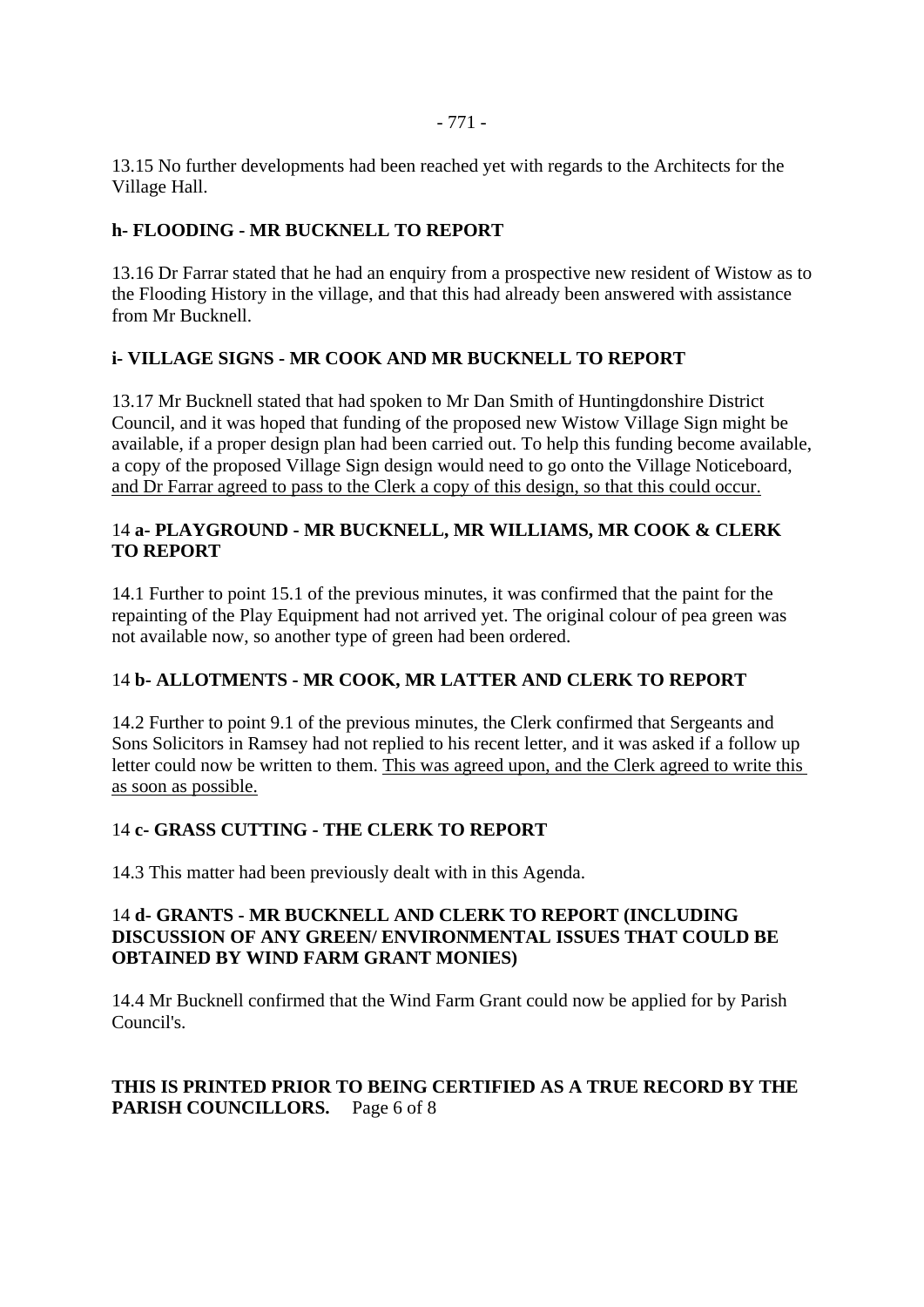# 15 **ITEMS FOR THE WISTOW WARBLER AND WISTOW WEB SITE – TO INFORM JOHN DRANSFIELD AND DR FARRAR OF RELEVANT ARTICLES (ALSO TO DISCUSS OTHER ITEMS RELATING TO COMMUNICATION ISSUES)**

15.1 The newly formed Men's Institute that meet on the 3rd Wednesday of each month at 7.30pm in the Three Horseshoes Public House was mentioned, and Mr Williams agreed to be the contact person for this and to do these articles.

15.2 It was also mentioned that the new Wistow History Club should be mentioned in the next Wistow Warbler and on the Wistow Web site. Dr Farrar agreed to do these articles.

### 16 **MONTHLY AUDIT - NOMINEE FOR NEXT MEETING?**

### 16.1Mr Leigh agreed to do the Monthly Audit at the next Parish Council Meeting.

16.2 The Clerk stated that he may be away for the proposed meeting in September 2008, but would know for sure in the next month or so, in case the date needed changing.

There being no further business, the meeting closed at 9.05pm.

### **PLANNING APPLICATIONS RECEIVED FROM AUGUST 2007**

Wistow Parish Council - WPC Huntingdonshire District Council - HDC Not Yet known - NYK

|                              |                                         |                                                                                                                         | <b>Approved and Date</b>        |               |
|------------------------------|-----------------------------------------|-------------------------------------------------------------------------------------------------------------------------|---------------------------------|---------------|
| App.Number                   | <b>Property Address</b>                 | <b>Purpose</b>                                                                                                          | <b>WPC</b>                      | <b>HDC</b>    |
| 07/02598/FUL                 | 4 Oakland's Close, Wistow               | <b>Extension to Porch</b>                                                                                               | $Yes - Yes -$<br>28/8/07 6/9/07 |               |
| 07/02658/LBC<br>07/02657/FUL | Street, Wistow                          | Lavender Cottage, Church Extension to staircase and Yes - Yes -<br>alterations to garage and dwelling $25/9/07$ 9/10/07 |                                 |               |
| 07/03808/FUL                 |                                         | Haven, Shillow Hill, Wistow Conservatory Erection                                                                       | 27/11/07 4/1/08                 | $Yes - Yes -$ |
| 08/00500/FUL                 | Rookes Grove Farm,<br>Mill Road, Wistow | Erection of 2 dwellings and<br>access road                                                                              | 26/2/08                         | Yes - NYK     |
| 08/00599/FUL                 | Poultry Houses, Shillow Hill,<br>Wistow | Erection of Agricultural Yes - NYK<br>dwelling                                                                          | 25/3/08                         |               |

### **THIS IS PRINTED PRIOR TO BEING CERTIFIED AS A TRUE RECORD BY THE PARISH COUNCILLORS.** Page 7 of 8